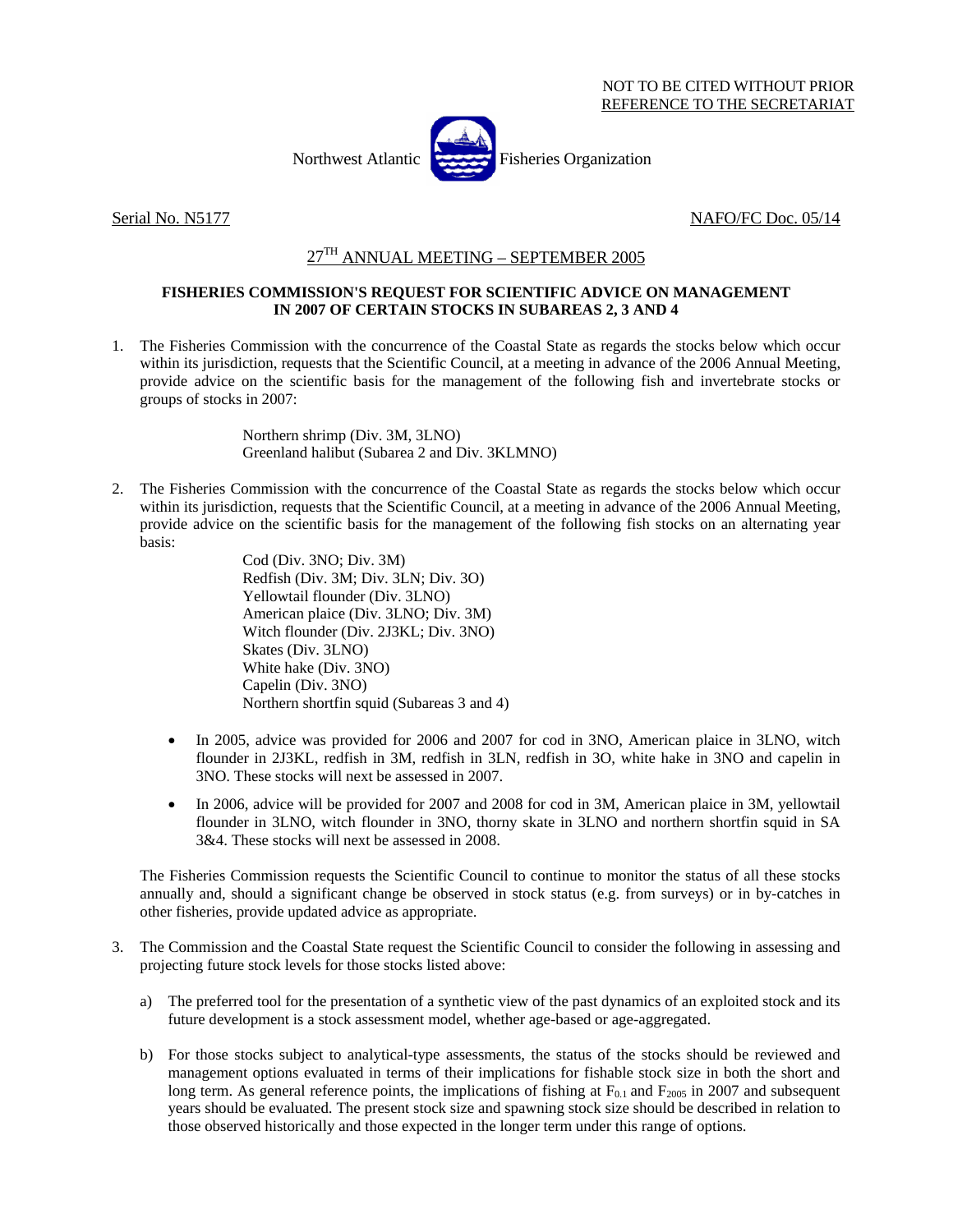- c) For those stocks subject to general production-type assessments, the time series of data should be updated, the status of the stock should be reviewed and management options evaluated in the way described above to the extent possible. In this case, the level of fishing effort or fishing mortality (F) required to take twothirds MSY catch in the long term should be calculated.
- d) For those resources for which only general biological and/or catch data are available, few standard criteria exist on which to base advice. The stock status should be evaluated in the context of management requirements for long-term sustainability and the advice provided should be consistent with the precautionary approach.
- e) Spawning stock biomass levels considered necessary for maintenance of sustained recruitment should be recommended for each stock. In those cases where present spawning stock size is a matter of scientific concern in relation to the continuing reproductive potential of the stock, management options should be offered that specifically respond to such concerns.
- f) Information should be provided on stock size, spawning stock sizes, recruitment prospects, fishing mortality, catch rates and TACs implied by these management strategies for the short and the long term in the following format:
	- I. For stocks for which analytical-type assessments are possible, graphs should be provided of all of the following for the longest time-period possible:
		- historical yield and fishing mortality;
		- spawning stock biomass and recruitment levels;
		- catch options for the year 2007 and subsequent years over a range of fishing mortality rates
		- (F) at least from  $F_{0.1}$  to  $F_{\text{max}}$ ;
		- spawning stock biomass corresponding to each catch option;
		- yield-per-recruit and spawning stock per recruit values for a range of fishing mortalities.
	- II. For stocks for which advice is based on general production models, the relevant graph of production as a function of fishing mortality rate or fishing effort should be provided. Age aggregated assessments should also provide graphs of all of the following for the longest time period possible:
		- exploitable biomass (both absolute and relative to  $B_{MSY}$ )
		- yield/biomass ratio as a proxy for fishing mortality (both absolute and relative to  $F_{MSY}$ )
		- estimates of recruitment from surveys, if available.
	- III. Where analytical methods are not attempted, the following graphs should be presented, for one or several surveys, for the longest time-period possible:
		- time trends of survey abundance estimates, over:
		- an age or size range chosen to represent the spawning population
		- an age or size-range chosen to represent the exploited population
		- recruitment proxy or index for an age or size-range chosen to represent the recruiting population.
		- fishing mortality proxy, such as the ratio of reported commercial catches to a measure of the exploited population.

For age-structured assessments, yield-per-recruit graphs and associated estimates of yield-per-recruit based reference points should be provided. In particular, the three reference points, actual F,  $F_{0.1}$  and  $F_{\text{max}}$  should be shown.

- 4. Noting the Precautionary Approach Framework as endorsed by Fisheries Commission, the Fisheries Commission requests that the Scientific Council provide the following information for the 2006 Annual Meeting of the Fisheries Commission for all stocks under its responsibility requiring advice for 2007:
	- a) the limit and precautionary reference points as described in Annex II of the UN Fisheries Agreement indicating areas of uncertainty (for those stocks for which precautionary reference points cannot be determined directly, proxies should be provided);
	- b) the stock biomass and fishing mortality trajectory over time overlaid on a plot of the proposed PA Framework (for those stocks where biomass and/or fishing mortality cannot be determined directly, proxies should be used);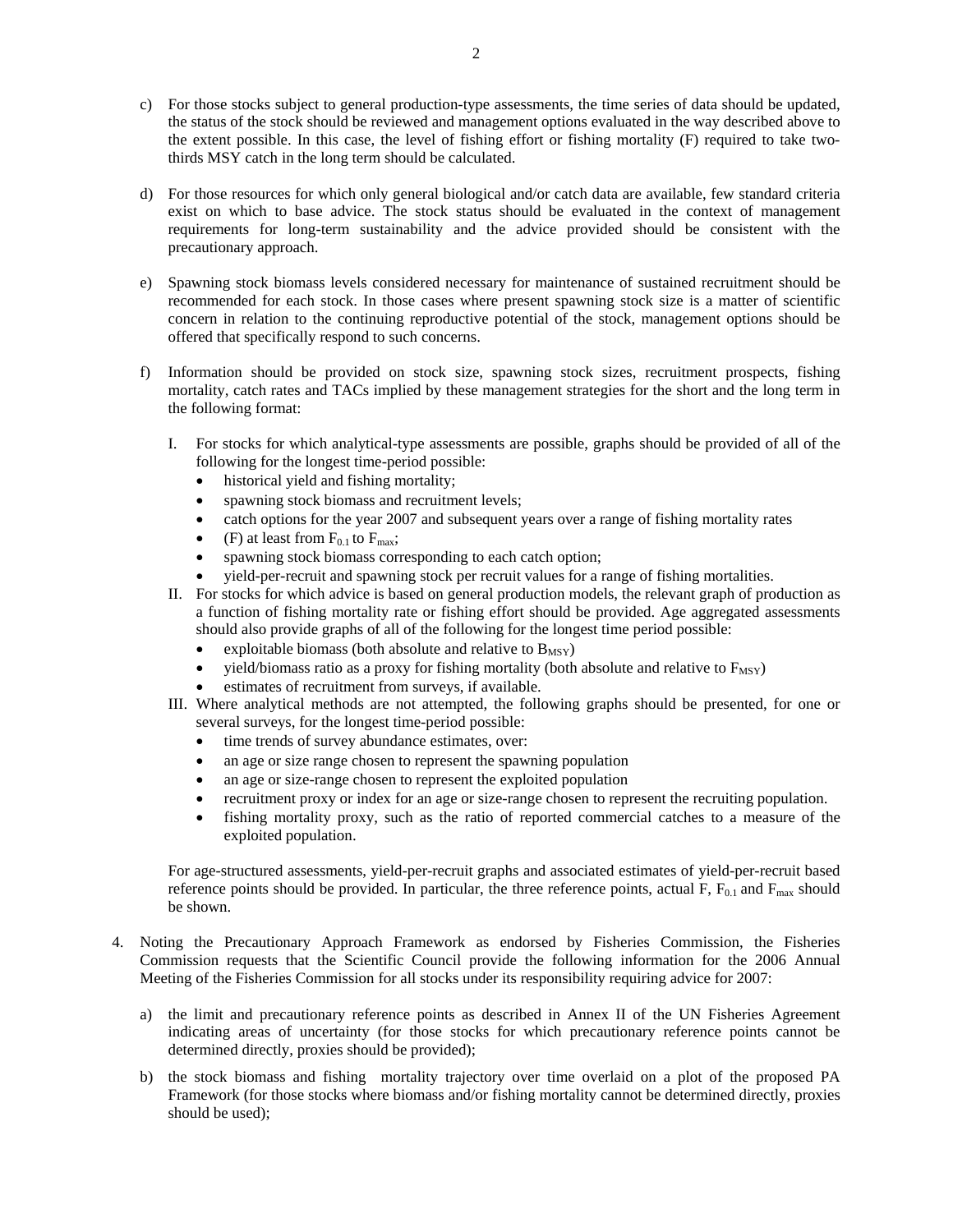- c) information regarding the current Zone the stock is within as well as proposals regarding possible harvest strategies to move the resource to (or maintain it in) the Safe Zone including medium term considerations and associated risk or probabilities which will assist the Commission in developing the management strategies described in paragraphs 4 and 5 of Annex II in the Agreement.
- 5. The following elements should be taken into account by the Scientific Council when considering the Precautionary Approach Framework:
	- a) References to "risk" and to "risk analyses" should refer to estimated probabilities of stock population parameters falling outside biological reference points.
	- b) Where reference points are proposed by the Scientific Council as indicators of biological risk, they should be accompanied by a description of the nature of the risk associated with crossing the reference point such as recruitment overfishing, impaired recruitment, etc.
	- c) When a buffer reference point is proposed in the absence of a risk evaluation in order to maintain a low probability that a stock, measured to be at the buffer reference point, may actually be at or beyond the limit reference point, the Scientific Council should explain the assumptions made about the uncertainty with which the stock is measured.
	- d) Wherever possible, short and medium term consequences should be identified for various exploitation rates (including no fishing) in terms of yield, stability in yield from year to year, and the risk or probability of maintaining the stock within, or moving it to, the Safe Zone. Whenever possible, this information should be cast in terms of risk assessments relating fishing mortality rates to the trends in biomass (or spawning biomass), the risks of stock collapse and recruitment overfishing, as well as the risks of growth overfishing, and the consequences in terms of both short and long term yields.
	- e) When providing risk estimates, it is very important that the time horizon be clearly spelled out. By way of consequence, risks should be expressed in timeframes of 5, 10 and 15 years (or more), or in terms of other appropriate year ranges depending on stock specific dynamics. Furthermore, in order to provide the Fisheries Commission with the information necessary to consider the balance between risks and yield levels, each harvesting strategy or risk scenario should include, for the selected year ranges, the risks and yields associated with various harvesting options in relation to  $B_{\text{lim}}$ , and  $F_{\text{lim}}$  and target F reference points selected by managers.
- 6. Many of the stocks in the NAFO Regulatory Area are well below any reasonable level of  $B_{lim}$  or  $B_{buf}$ . For these stocks, the most important task for the Scientific Council is to inform on how to rebuild the stocks. In this context and building on previous work of the Scientific Council in this area, the Scientific Council is requested to evaluate various scenarios corresponding to recovery plans with timeframes of 5 to 10 years, or longer as appropriate. This evaluation should provide the information necessary for the Fisheries Commission to consider the balance between risks and yield levels, including information on the consequences and risks of no action at all.
	- a) information on the research and monitoring required to more fully evaluate and refine the reference points described in paragraphs 1 and 3 of Annex II of the Agreement; these research requirements should be set out in the order of priority considered appropriate by the Scientific Council;
	- b) any other aspect of Article 6 and Annex II of the Agreement which the Scientific Council considers useful for implementation of the Agreement's provisions regarding the precautionary approach to capture fisheries; and
	- c) propose criteria and harvest strategies for new and developing fisheries so as to ensure they are maintained within the Safe Zone.
- 7. Regarding pelagic *S. mentella* redfish in NAFO Subareas 1-3, the Scientific Council is requested to review the most recent information on the distribution of this resource, as well as on the affinity of this stock to the pelagic redfish resource found in the ICES Sub-area XII, parts of SA Va and XIV and to the shelf stocks of redfish found in ICES Sub-areas V, VI and XIV, and NAFO Subareas 1-3.